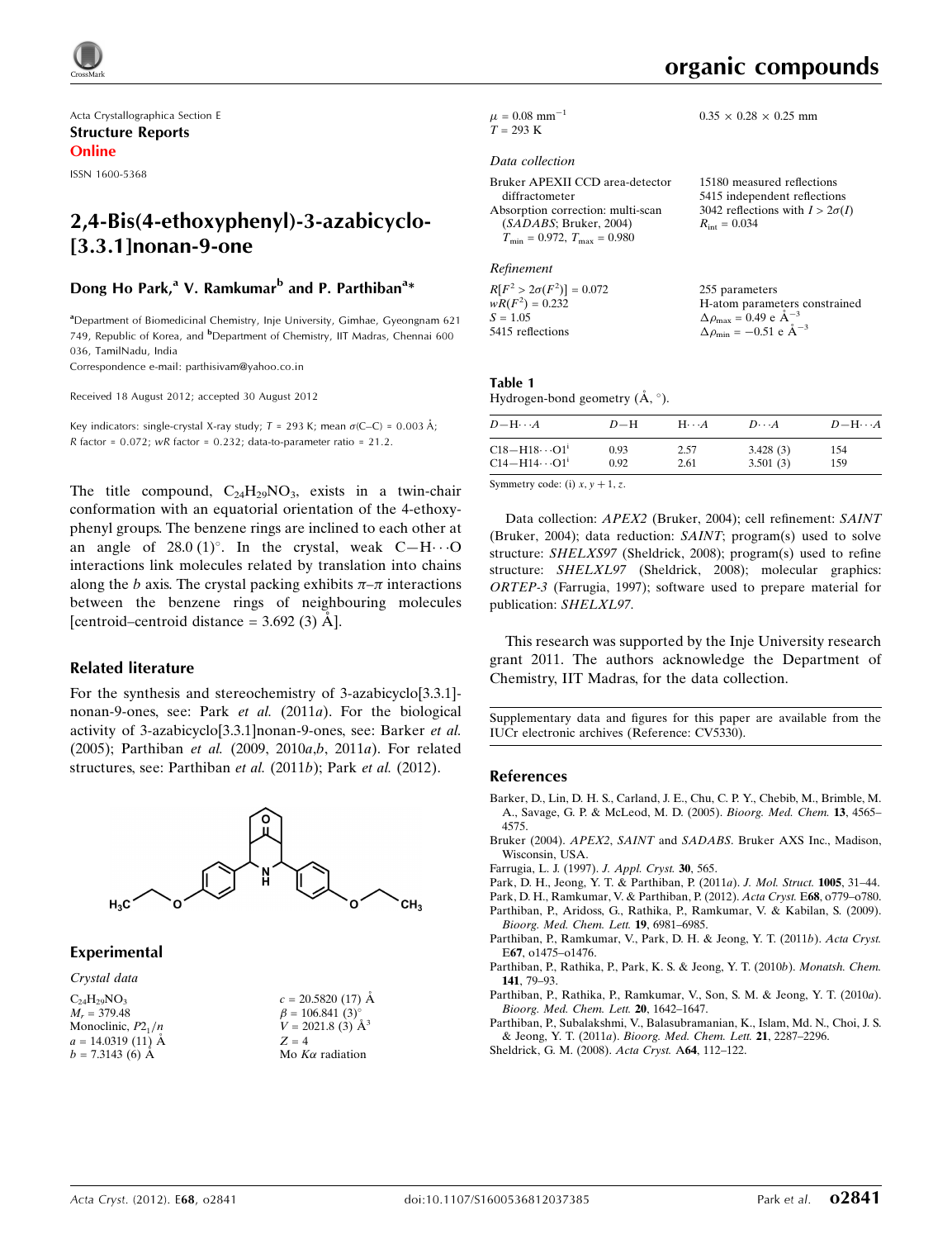# **supporting information**

# *Acta Cryst.* (2012). E**68**, o2841 [https://doi.org/10.1107/S1600536812037385]

# **2,4-Bis(4-ethoxyphenyl)-3-azabicyclo[3.3.1]nonan-9-one**

# **Dong Ho Park, V. Ramkumar and P. Parthiban**

### **S1. Comment**

Alkaloids with 3-azabicyclononane nucleus display broad-spectrum of biological activities ranging from antibacterial to anticancer (Barker *et al.*, 2005; Parthiban *et al.*, 2009, 2010*a*, 2010*b*, 2011*a*). Hence, the synthesis of new molecules that contain 3-azabicyclononane pharmacophore as well as their isolaton from the natural products are important in the field of medicinal chemistry. Accordingly, we synthesized the title compound by a non-laborious method to explore its stereochemistry in the solid-state.

Examination of the asymmery parameters and torsion angles of the title compound reveal that the values are similar to those observed in the analogs *viz*., 2,4-*bis*(4-ethoxyphenyl)-7-methyl-3-azabicyclo[3.3.1]nonan-9-one (Park *et al.*, 2012) and 2,4-*bis*(2-ethoxyphenyl)-7-methyl -3-azabicyclo[3.3.1]nonan-9-one (Parthiban *et al.*, 2011*b*). The torsion angles of the title compound C2—C8—C6—C7, C1—C2—C8—C6, C2—C8—C6—C5 and C3—C2—C8—C6 are -62.5 (2), 62.3 (2), 62.6 (2) and -62.6 (2)°, respectively, that clearly assign the chair-chair conformation to the bicycle as in the analogs. The orientations of the ethoxyphenyl groups on both sides of the secondary amino group are identified by their torsion angles. The torsion angles C8—C2—C1—C9 and C8—C6—C7—C17 are 179.34 (18) and -178.52 (18)°, respectively. This clearly conform their equatorial orientations and it is very similar to those in 7-methylated 4 ehtoxyphenyl [C3—C2—C1—C7 and its mirror image is 176.7 (5)%, center of symmetry bisects the molecule] and 2 ethoxyphenyl analogs  $[CS - CG - C7 - C15$  and  $C8 - C2 - C1 - C9$  are 176.83 (14) and -179.07 (14)°, respectively]. In the title compound, two benzene rings are inclined to each other with an angle of 28.0 (1)° as in 7-methylated analog (26.11 (3)°), while in 7-methylated *ortho* analog this angle is 12.41 (4)°.

The crystal packing is stabilized by the weak intermolecular C—H···O hydrogen bonds (Table 1) and *π*–*π* interactions.

### **S2. Experimental**

The 2,4-*bis*(4-ethoxyphenyl)-3-azabicyclo[3.3.1]nonan-9-one was synthesized by a modified and an optimized Mannich condensation in one-pot, using 4-ethoxybenzaldehyde (0.1 mol, 15.018 g/13.91 ml), cyclohexanone (0.05 mol, 4.90  $g/5.18$  ml) and ammonium acetate  $(0.075 \text{ mol}, 5.78 \text{ g})$  in a 50 ml of absolute ethanol (Park *et al.*, 2011). The mixture was gently warmed on a hot plate at 303–308 K (30–35° C) with moderate stirring till the complete consumption of the starting materials, which was monitored by TLC. At the end, the crude azabicyclic ketone was separated by filtration and gently washed with 1:5 cold ethanol-ether mixture. X-ray diffraction quality crystals of the title compound were obtained by slow evaporation from ethanol.

### **S3. Refinement**

All hydrogen atoms were fixed geometrically and allowed to ride on the parent carbon atoms with aromatic  $C-H = 0.93$ Å, aliphatic C—H = 0.98 Å, methylene C—H = 0.97 Å, and N—H = 0.86 Å, and with  $U_{iso}(H) = 1.2{\text -}1.5U_{eq}(C, N)$ .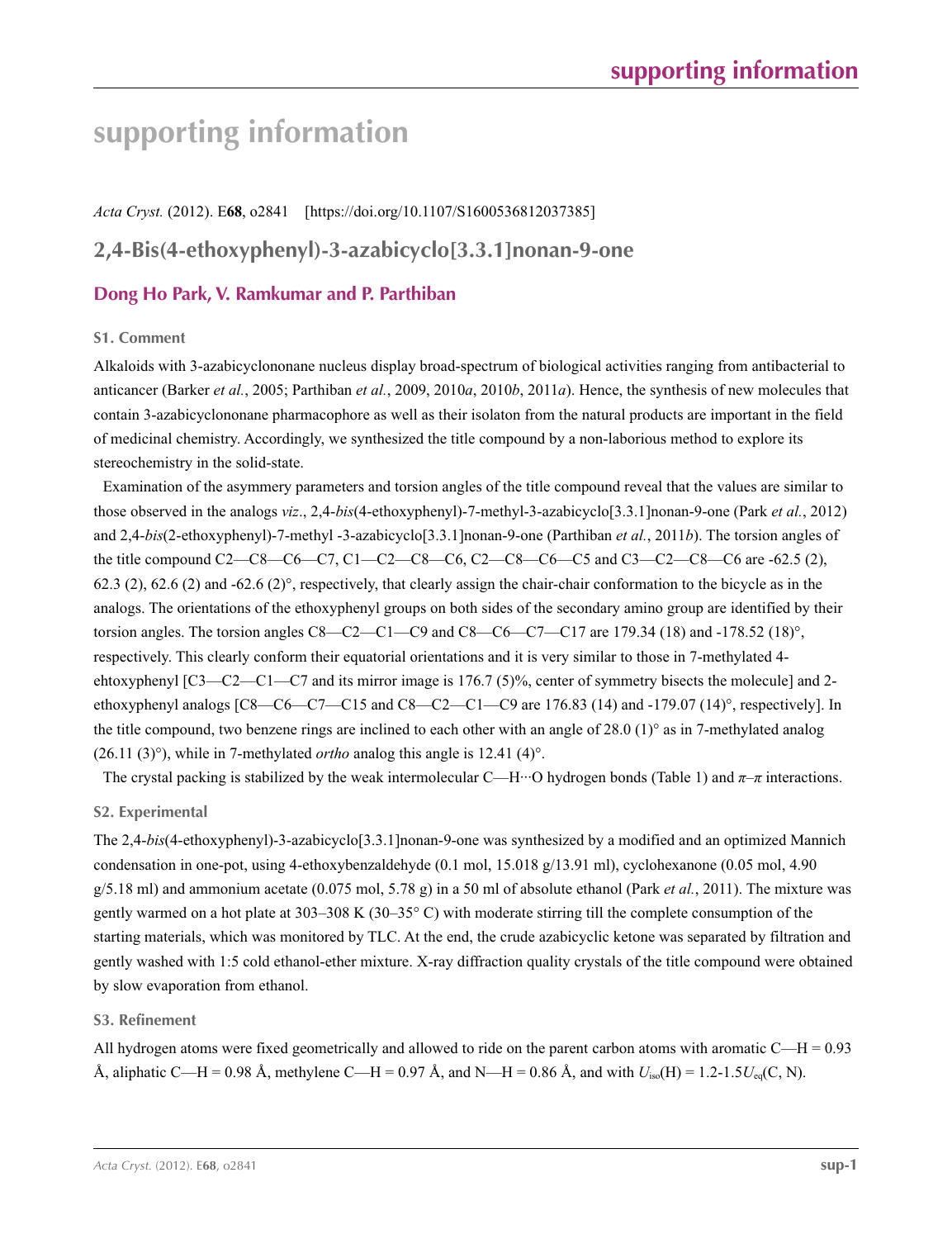



Anistropic displacement representation of the molecule with atoms represented with 30% probability ellipsoids.

**2,4-Bis(4-ethoxyphenyl)-3-azabicyclo[3.3.1]nonan-9-one** 

*Crystal data*

 $C_{24}H_{29}NO_3$  $M_r$  = 379.48 Monoclinic,  $P2_1/n$ Hall symbol: -P 2yn  $a = 14.0319(11)$  Å  $b = 7.3143(6)$  Å  $c = 20.5820(17)$  Å  $\beta$  = 106.841 (3)<sup>o</sup>  $V = 2021.8$  (3)  $\AA$ <sup>3</sup>  $Z = 4$ 

*Data collection*

Bruker APEXII CCD area-detector diffractometer Radiation source: fine-focus sealed tube Graphite monochromator phi and *ω* scans Absorption correction: multi-scan (*SADABS*; Bruker, 2004)  $T_{\text{min}} = 0.972$ ,  $T_{\text{max}} = 0.980$ 

## *Refinement*

Refinement on *F*<sup>2</sup> Least-squares matrix: full *R*[ $F^2 > 2\sigma(F^2)$ ] = 0.072  $wR(F^2) = 0.232$ *S* = 1.05 5415 reflections 255 parameters 0 restraints

 $F(000) = 816$  $D_x = 1.247$  Mg m<sup>-3</sup> Mo *Kα* radiation,  $\lambda = 0.71073$  Å Cell parameters from 4030 reflections  $\theta$  = 2.8–28.3°  $\mu = 0.08$  mm<sup>-1</sup>  $T = 293 \text{ K}$ Block, colourless  $0.35 \times 0.28 \times 0.25$  mm

15180 measured reflections 5415 independent reflections 3042 reflections with  $I > 2\sigma(I)$  $R_{\text{int}} = 0.034$  $\theta_{\text{max}} = 29.5^{\circ}, \theta_{\text{min}} = 2.1^{\circ}$  $h = -19 \rightarrow 10$  $k = -6 \rightarrow 10$ *l* = −26→28

Primary atom site location: structure-invariant direct methods Secondary atom site location: difference Fourier map Hydrogen site location: inferred from neighbouring sites H-atom parameters constrained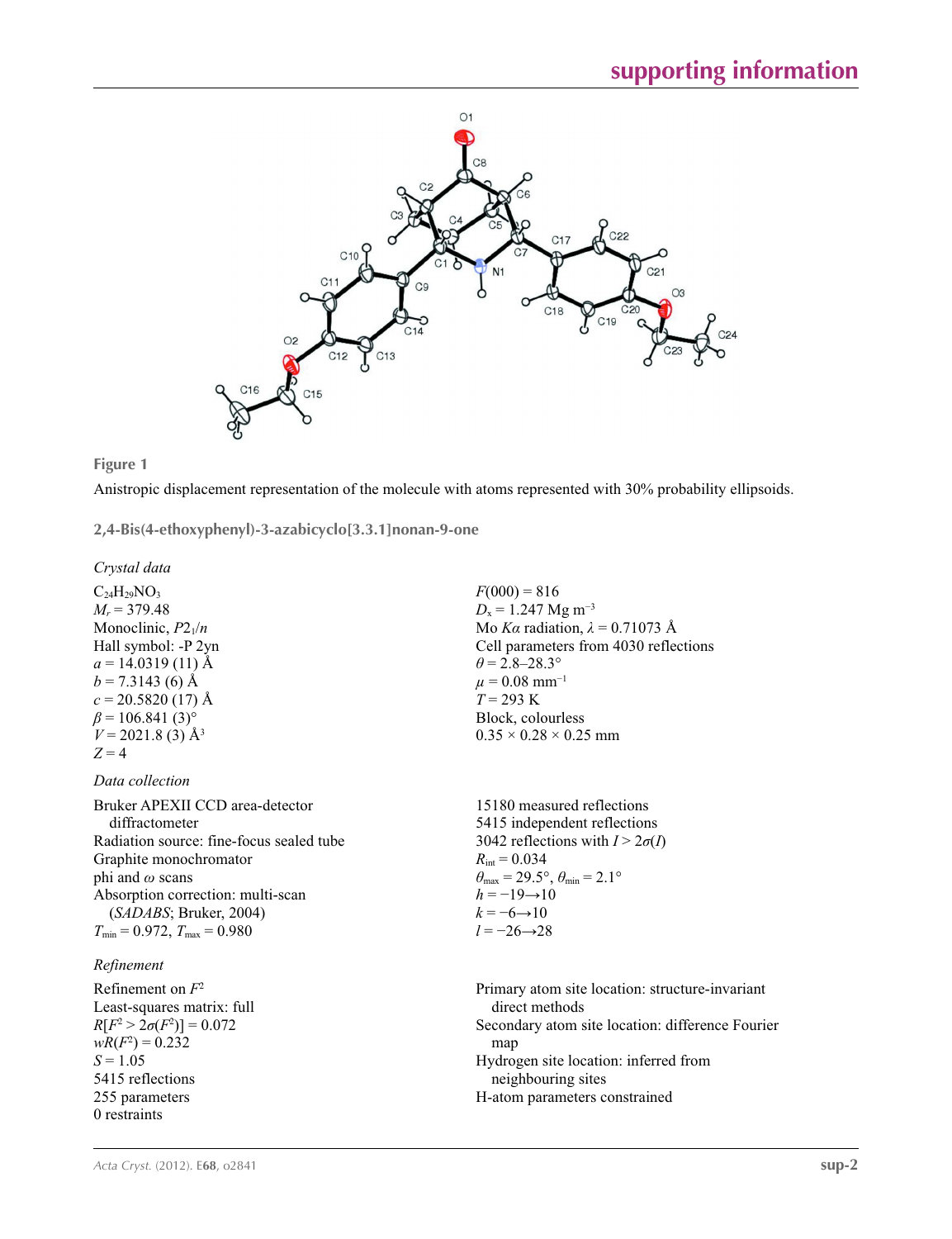$w = 1/[\sigma^2 (F_o^2) + (0.1095P)^2 + 0.8855P]$ where  $P = (F_o^2 + 2F_c^2)/3$  $(\Delta/\sigma)_{\text{max}} = 0.001$ 

Δ*ρ*max = 0.49 e Å−3  $\Delta\rho_{\text{min}} = -0.51$  e Å<sup>-3</sup>

## *Special details*

**Geometry**. All e.s.d.'s (except the e.s.d. in the dihedral angle between two l.s. planes) are estimated using the full covariance matrix. The cell e.s.d.'s are taken into account individually in the estimation of e.s.d.'s in distances, angles and torsion angles; correlations between e.s.d.'s in cell parameters are only used when they are defined by crystal symmetry. An approximate (isotropic) treatment of cell e.s.d.'s is used for estimating e.s.d.'s involving l.s. planes. **Refinement**. Refinement of  $F^2$  against ALL reflections. The weighted *R*-factor  $wR$  and goodness of fit *S* are based on  $F^2$ , conventional *R*-factors *R* are based on *F*, with *F* set to zero for negative  $F^2$ . The threshold expression of  $F^2 > \sigma(F^2)$  is used only for calculating *R*-factors(gt) *etc*. and is not relevant to the choice of reflections for refinement. *R*-factors based on *F*<sup>2</sup> are statistically about twice as large as those based on *F*, and *R*- factors based on ALL data will be even larger.

*Fractional atomic coordinates and isotropic or equivalent isotropic displacement parameters (Å<sup>2</sup>)* 

|                  | $\boldsymbol{x}$ | у            | $\boldsymbol{Z}$ | $U_{\rm iso}*/U_{\rm eq}$ |  |
|------------------|------------------|--------------|------------------|---------------------------|--|
| O <sub>3</sub>   | 1.11887(13)      | 0.5928(3)    | 0.47084(8)       | 0.0489(5)                 |  |
| O2               | 0.82074(15)      | 0.5864(3)    | $-0.14064(8)$    | 0.0496(5)                 |  |
| O <sub>1</sub>   | 0.86995(18)      | $-0.2221(3)$ | 0.17033(10)      | 0.0645(7)                 |  |
| N1               | 0.96262(14)      | 0.2816(3)    | 0.16513(8)       | 0.0340(5)                 |  |
| H1N              | 0.9683           | 0.3986       | 0.1645           | $0.041*$                  |  |
| C20              | 1.08546(17)      | 0.5034(4)    | 0.40974(11)      | 0.0368(5)                 |  |
| C <sub>5</sub>   | 0.80462(19)      | 0.1721(4)    | 0.23518(11)      | 0.0388(6)                 |  |
| H <sub>5</sub> A | 0.7556           | 0.0889       | 0.2435           | $0.047*$                  |  |
| H5B              | 0.8242           | 0.2559       | 0.2733           | $0.047*$                  |  |
| C18              | 0.98813(17)      | 0.4710(3)    | 0.29306(11)      | 0.0385(6)                 |  |
| H18              | 0.9428           | 0.5203       | 0.2548           | $0.046*$                  |  |
| C9               | 0.90291(17)      | 0.2906(3)    | 0.04047(10)      | 0.0326(5)                 |  |
| C21              | 1.12530(19)      | 0.3309(4)    | 0.40653(11)      | 0.0424(6)                 |  |
| H21              | 1.1720           | 0.2828       | 0.4444           | $0.051*$                  |  |
| C8               | 0.86704(19)      | $-0.0568(3)$ | 0.16953(12)      | 0.0385(6)                 |  |
| C <sub>3</sub>   | 0.74291(18)      | 0.1672(4)    | 0.10705(11)      | 0.0377(5)                 |  |
| H <sub>3</sub> A | 0.7253           | 0.2478       | 0.0679           | $0.045*$                  |  |
| H3B              | 0.6878           | 0.0834       | 0.1027           | $0.045*$                  |  |
| C6               | 0.89630(19)      | 0.0616(3)    | 0.23207(11)      | 0.0370(5)                 |  |
| H <sub>6</sub>   | 0.9168           | $-0.0175$    | 0.2721           | $0.044*$                  |  |
| C7               | 0.98759(17)      | 0.1764(3)    | 0.22787(10)      | 0.0342(5)                 |  |
| H7               | 1.0412           | 0.0914       | 0.2270           | $0.041*$                  |  |
| C2               | 0.83556(18)      | 0.0568(3)    | 0.10609(11)      | 0.0354(5)                 |  |
| H2               | 0.8178           | $-0.0252$    | 0.0668           | $0.042*$                  |  |
| C19              | 1.01727(18)      | 0.5742(4)    | 0.35234(12)      | 0.0398(6)                 |  |
| H19              | 0.9911           | 0.6906       | 0.3535           | $0.048*$                  |  |
| C14              | 0.8740(2)        | 0.4705(4)    | 0.04078(11)      | 0.0427(6)                 |  |
| H14              | 0.8732           | 0.5238       | 0.0816           | $0.051*$                  |  |
| C22              | 1.09565(18)      | 0.2309(4)    | 0.34725(11)      | 0.0403(6)                 |  |
| H22              | 1.1236           | 0.1163       | 0.3456           | $0.048*$                  |  |
| C11              | 0.8779(2)        | 0.3173(4)    | $-0.08037(11)$   | 0.0425(6)                 |  |
| H11              | 0.8806           | 0.2646       | $-0.1209$        | $0.051*$                  |  |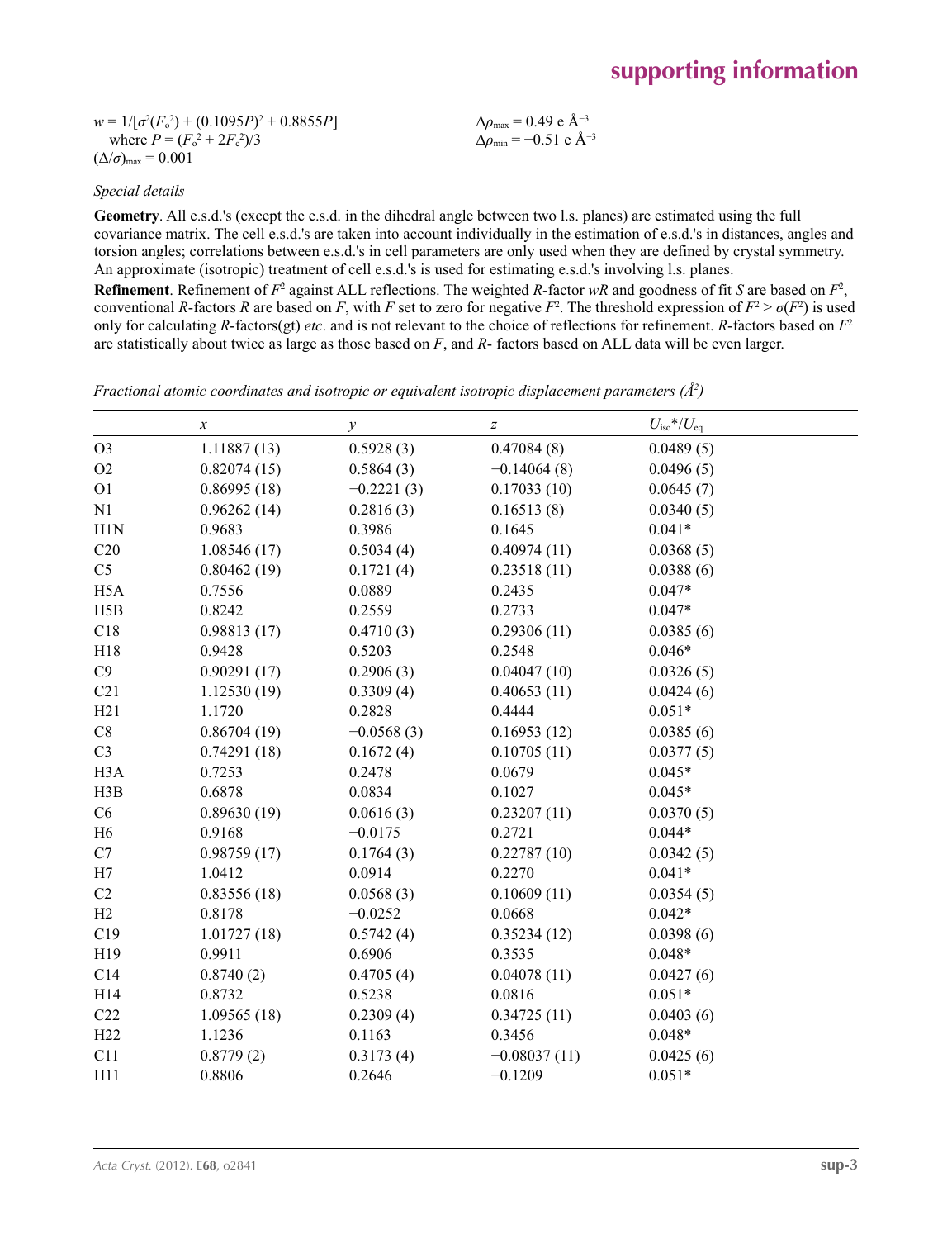| C13              | 0.8459(2)   | 0.5745(4) | $-0.01813(12)$ | 0.0443(6)  |
|------------------|-------------|-----------|----------------|------------|
| H <sub>13</sub>  | 0.8265      | 0.6956    | $-0.0166$      | $0.053*$   |
| C10              | 0.90468(19) | 0.2167(4) | $-0.02133(11)$ | 0.0416(6)  |
| H10              | 0.9245      | 0.0959    | $-0.0229$      | $0.050*$   |
| C4               | 0.75624(17) | 0.2812(3) | 0.17080(11)    | 0.0360(5)  |
| H <sub>4</sub> A | 0.6918      | 0.3253    | 0.1724         | $0.043*$   |
| H4B              | 0.7973      | 0.3866    | 0.1690         | $0.043*$   |
| C17              | 1.02478(16) | 0.2975(3) | 0.28970(11)    | 0.0332(5)  |
| C12              | 0.84721(18) | 0.4958(4) | $-0.07936(11)$ | 0.0364(5)  |
| C <sub>1</sub>   | 0.92723(17) | 0.1728(3) | 0.10336(10)    | 0.0337(5)  |
| H1               | 0.9806      | 0.0885    | 0.1013         | $0.040*$   |
| C <sub>23</sub>  | 1.0724(2)   | 0.7590(4) | 0.47980(14)    | 0.0520(7)  |
| H23A             | 1.0010      | 0.7412    | 0.4694         | $0.062*$   |
| H23B             | 1.0846      | 0.8516    | 0.4494         | $0.062*$   |
| C <sub>24</sub>  | 1.1141(2)   | 0.8196(4) | 0.55196(14)    | 0.0562(8)  |
| H24A             | 1.0961      | 0.7332    | 0.5815         | $0.084*$   |
| H24B             | 1.0877      | 0.9377    | 0.5576         | $0.084*$   |
| H24C             | 1.1854      | 0.8269    | 0.5630         | $0.084*$   |
| C15              | 0.7732(3)   | 0.7581(4) | $-0.14446(14)$ | 0.0554(8)  |
| H15A             | 0.8209      | 0.8497    | $-0.1212$      | $0.067*$   |
| H15B             | 0.7206      | 0.7515    | $-0.1226$      | $0.067*$   |
| C16              | 0.7307(3)   | 0.8097(5) | $-0.21709(15)$ | 0.0712(10) |
| H16A             | 0.7821      | 0.8063    | $-0.2393$      | $0.107*$   |
| H16B             | 0.7036      | 0.9309    | $-0.2200$      | $0.107*$   |
| H16C             | 0.6790      | 0.7251    | $-0.2388$      | $0.107*$   |
|                  |             |           |                |            |

*Atomic displacement parameters (Å2 )*

|                 | $U^{11}$   | $U^{22}$   | $U^{33}$   | $U^{12}$      | $U^{13}$     | $U^{23}$      |
|-----------------|------------|------------|------------|---------------|--------------|---------------|
| O <sub>3</sub>  | 0.0551(11) | 0.0491(11) | 0.0322(9)  | 0.0124(9)     | $-0.0039(7)$ | $-0.0091(8)$  |
| O2              | 0.0672(12) | 0.0548(12) | 0.0289(9)  | 0.0118(10)    | 0.0172(8)    | 0.0084(8)     |
| O <sub>1</sub>  | 0.1000(18) | 0.0292(11) | 0.0569(13) | 0.0043(11)    | 0.0110(11)   | 0.0016(9)     |
| N1              | 0.0411(10) | 0.0356(11) | 0.0225(9)  | $-0.0035(9)$  | 0.0048(7)    | 0.0003(8)     |
| C20             | 0.0364(11) | 0.0413(14) | 0.0279(11) | 0.0011(10)    | 0.0016(9)    | $-0.0016(10)$ |
| C <sub>5</sub>  | 0.0483(13) | 0.0402(14) | 0.0304(11) | $-0.0065(11)$ | 0.0153(10)   | $-0.0025(10)$ |
| C18             | 0.0384(12) | 0.0401(14) | 0.0286(11) | 0.0024(11)    | $-0.0035(9)$ | 0.0057(10)    |
| C9              | 0.0352(11) | 0.0384(13) | 0.0241(10) | $-0.0015(10)$ | 0.0085(8)    | $-0.0017(9)$  |
| C21             | 0.0436(13) | 0.0488(16) | 0.0267(11) | 0.0115(12)    | $-0.0027(9)$ | 0.0024(10)    |
| C8              | 0.0485(13) | 0.0281(13) | 0.0377(12) | 0.0037(11)    | 0.0105(10)   | 0.0002(10)    |
| C <sub>3</sub>  | 0.0375(11) | 0.0411(14) | 0.0305(11) | $-0.0038(11)$ | 0.0034(9)    | $-0.0014(10)$ |
| C6              | 0.0495(13) | 0.0306(12) | 0.0278(11) | 0.0006(11)    | 0.0065(9)    | 0.0054(9)     |
| C7              | 0.0375(11) | 0.0366(13) | 0.0257(10) | 0.0074(10)    | 0.0046(8)    | 0.0019(9)     |
| C <sub>2</sub>  | 0.0476(13) | 0.0306(12) | 0.0254(10) | $-0.0010(10)$ | 0.0066(9)    | $-0.0062(9)$  |
| C19             | 0.0410(12) | 0.0341(13) | 0.0375(12) | 0.0066(11)    | 0.0004(10)   | 0.0015(10)    |
| C14             | 0.0645(16) | 0.0398(15) | 0.0251(11) | $-0.0022(12)$ | 0.0152(10)   | $-0.0057(10)$ |
| C <sub>22</sub> | 0.0450(13) | 0.0411(14) | 0.0292(11) | 0.0153(11)    | 0.0017(10)   | 0.0009(10)    |
| C11             | 0.0538(14) | 0.0512(16) | 0.0235(11) | 0.0093(13)    | 0.0128(10)   | $-0.0033(10)$ |
| C13             | 0.0688(17) | 0.0344(14) | 0.0318(12) | 0.0025(13)    | 0.0180(11)   | $-0.0008(10)$ |
|                 |            |            |            |               |              |               |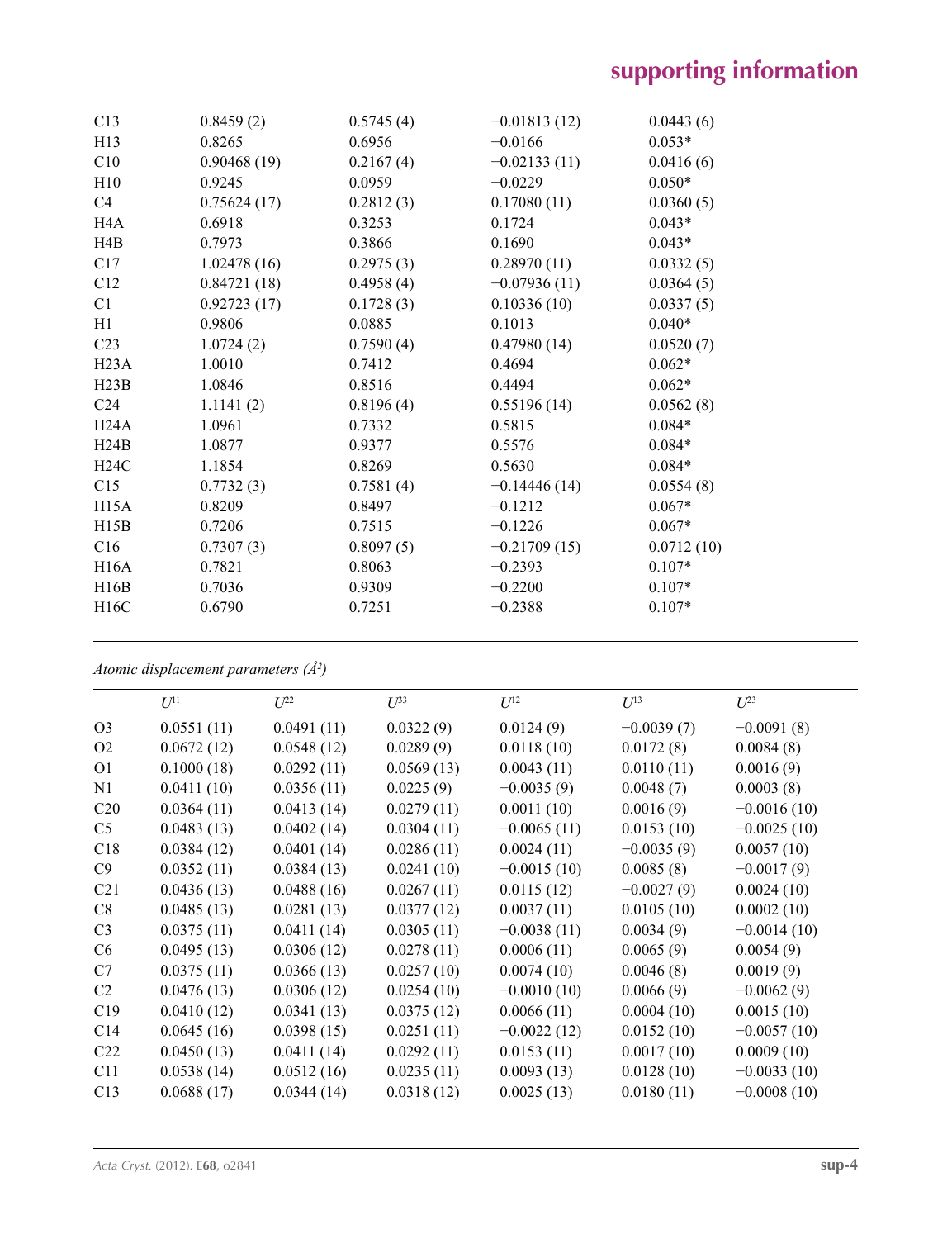# **supporting information**

| C10             | 0.0495(14) | 0.0462(15) | 0.0289(11) | 0.0133(12)    | 0.0111(10) | $-0.0028(10)$ |
|-----------------|------------|------------|------------|---------------|------------|---------------|
| C <sub>4</sub>  | 0.0357(11) | 0.0381(14) | 0.0348(12) | 0.0018(10)    | 0.0113(9)  | $-0.0032(10)$ |
| C17             | 0.0327(11) | 0.0384(13) | 0.0252(10) | 0.0025(10)    | 0.0033(8)  | 0.0011(9)     |
| C12             | 0.0415(12) | 0.0432(14) | 0.0259(10) | $-0.0013(11)$ | 0.0118(9)  | 0.0016(10)    |
| C1              | 0.0381(11) | 0.0377(13) | 0.0248(10) | 0.0048(10)    | 0.0083(8)  | $-0.0015(9)$  |
| C <sub>23</sub> | 0.0540(16) | 0.0437(16) | 0.0505(16) | 0.0079(13)    | 0.0027(12) | $-0.0104(13)$ |
| C <sub>24</sub> | 0.0613(17) | 0.0534(18) | 0.0479(16) | 0.0040(15)    | 0.0060(13) | $-0.0154(14)$ |
| C15             | 0.073(2)   | 0.0520(18) | 0.0429(15) | 0.0098(15)    | 0.0185(14) | 0.0102(13)    |
| C16             | 0.090(2)   | 0.076(2)   | 0.0498(18) | 0.026(2)      | 0.0241(16) | 0.0267(17)    |
|                 |            |            |            |               |            |               |

*Geometric parameters (Å, º)*

| $O3 - C20$       | 1.374(3)    | $C7 - C17$        | 1.514(3) |
|------------------|-------------|-------------------|----------|
| $O3 - C23$       | 1.416(3)    | $C7 - H7$         | 0.9800   |
| $O2 - C12$       | 1.377(3)    | $C2-C1$           | 1.555(3) |
| $O2 - C15$       | 1.413(3)    | $C2 - H2$         | 0.9800   |
| $O1 - C8$        | 1.209(3)    | $C19 - H19$       | 0.9300   |
| $N1 - C7$        | 1.456(3)    | $C14 - C13$       | 1.388(3) |
| $N1 - C1$        | 1.460(3)    | $C14 - H14$       | 0.9300   |
| $N1 - H1N$       | 0.8600      | $C22-C17$         | 1.395(3) |
| $C20-C19$        | 1.387(3)    | $C22-H22$         | 0.9300   |
| $C20-C21$        | 1.389(4)    | $C11 - C10$       | 1.376(3) |
| $C5-C4$          | 1.527(3)    | $C11 - C12$       | 1.377(4) |
| $C5-C6$          | 1.536(4)    | $C11 - H11$       | 0.9300   |
| $C5 - H5A$       | 0.9700      | $C13 - C12$       | 1.390(3) |
| $C5 - H5B$       | 0.9700      | $C13 - H13$       | 0.9300   |
| $C18 - C17$      | 1.379(3)    | $C10 - H10$       | 0.9300   |
| $C18 - C19$      | 1.392(3)    | $C4 - H4A$        | 0.9700   |
| $C18 - H18$      | 0.9300      | $C4 - H4B$        | 0.9700   |
| $C9 - C14$       | 1.378(3)    | $Cl-H1$           | 0.9800   |
| $C9 - C10$       | 1.389(3)    | $C23-C24$         | 1.497(3) |
| $C9 - C1$        | 1.510(3)    | $C23 - H23A$      | 0.9700   |
| $C21 - C22$      | 1.379(3)    | $C23 - H23B$      | 0.9700   |
| $C21 - H21$      | 0.9300      | $C24 - H24A$      | 0.9600   |
| $C8-C2$          | 1.502(3)    | $C24 - H24B$      | 0.9600   |
| $C8-C6$          | 1.507(3)    | $C24 - H24C$      | 0.9600   |
| $C3-C4$          | 1.520(3)    | $C15-C16$         | 1.489(4) |
| $C3-C2$          | 1.536(3)    | $C15 - H15A$      | 0.9700   |
| $C3 - H3A$       | 0.9700      | $C15 - H15B$      | 0.9700   |
| $C3 - H3B$       | 0.9700      | $C16 - H16A$      | 0.9600   |
| $C6-C7$          | 1.555(3)    | $C16 - H16B$      | 0.9600   |
| $C6 - H6$        | 0.9800      | C16-H16C          | 0.9600   |
| $C20 - 03 - C23$ | 118.68(18)  | $C13 - C14 - H14$ | 119.0    |
| $C12 - 02 - C15$ | 118.45 (19) | $C21 - C22 - C17$ | 121.6(2) |
| $C7 - N1 - C1$   | 114.74 (19) | $C21 - C22 - H22$ | 119.2    |
| $C7 - N1 - H1N$  | 122.6       | $C17 - C22 - H22$ | 119.2    |
| $Cl-M1-H1N$      | 122.6       | $C10-C11-C12$     | 120.0(2) |
|                  |             |                   |          |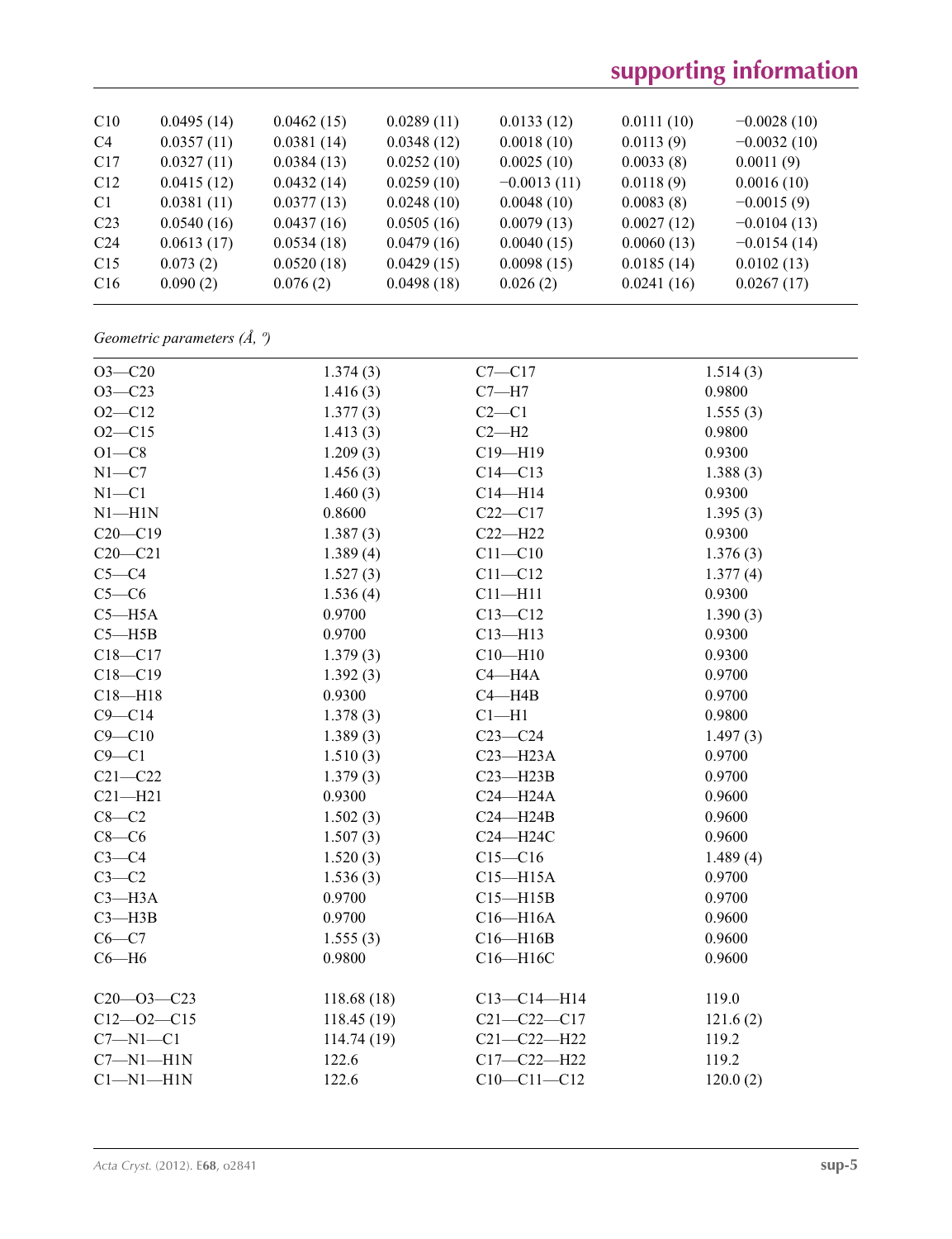| $O3-C20-C19$      | 124.8(2)          | $C10-C11-H11$       | 120.0             |
|-------------------|-------------------|---------------------|-------------------|
| $O3 - C20 - C21$  | 116.14(19)        | $C12 - C11 - H11$   | 120.0             |
| $C19 - C20 - C21$ | 119.1(2)          | $C12-C13-C14$       | 119.3(2)          |
| $C4-C5-C6$        | 113.94(19)        | $C12 - C13 - H13$   | 120.3             |
| $C4-C5-H5A$       | 108.8             | $C14 - C13 - H13$   | 120.3             |
| $C6-C5-H5A$       | 108.8             | $C11 - C10 - C9$    | 121.9(2)          |
| $C4-C5-H5B$       | 108.8             | $C11 - C10 - H10$   | 119.1             |
| $C6-C5-H5B$       | 108.8             | $C9 - C10 - H10$    | 119.1             |
| $H5A - C5 - H5B$  | 107.7             | $C3-C4-C5$          | 112.0(2)          |
| $C17 - C18 - C19$ | 121.6(2)          | $C3-C4-H4A$         | 109.2             |
| $C17 - C18 - H18$ | 119.2             | $C5-C4-H4A$         | 109.2             |
| $C19 - C18 - H18$ | 119.2             | $C3-C4-H4B$         | 109.2             |
| $C14 - C9 - C10$  | 117.4(2)          | $C5-C4-H4B$         | 109.2             |
| $C14 - C9 - C1$   | 122.35(19)        | HA—C4—H4B           | 107.9             |
| $C10-C9-C1$       | 120.2(2)          | $C18 - C17 - C22$   | 117.6(2)          |
| $C22-C21-C20$     | 120.1(2)          | $C18 - C17 - C7$    | 122.54(19)        |
| $C22-C21-H21$     | 120.0             | $C22-C17-C7$        | 119.8(2)          |
| $C20 - C21 - H21$ | 120.0             | $O2 - C12 - C11$    | 116.4(2)          |
| $O1 - C8 - C2$    | 124.4(2)          | $O2 - C12 - C13$    | 124.1(2)          |
| $O1 - C8 - C6$    | 124.3(2)          | $C11 - C12 - C13$   | 119.5(2)          |
| $C2-C8-C6$        | 111.3(2)          | $N1-C1-C9$          | 111.8(2)          |
| $C4-C3-C2$        | 114.00(18)        | $N1-C1-C2$          | 110.00(18)        |
| $C4-C3-H3A$       | 108.8             | $C9-C1-C2$          | 111.01(17)        |
| $C2-C3-H3A$       | 108.8             | $N1-C1-H1$          | 108.0             |
| $C4 - C3 - H3B$   | 108.8             | $C9 - C1 - H1$      | 108.0             |
| $C2-C3-H3B$       | 108.8             | $C2-C1-H1$          | 108.0             |
| $H3A - C3 - H3B$  | 107.6             | $O3-C23-C24$        |                   |
| $C8-C6-C5$        |                   | $O3-C23-H23A$       | 108.7(2)<br>109.9 |
|                   | 108.31(19)        |                     |                   |
| $C8-C6-C7$        | 106.74(19)        | $C24 - C23 - H23A$  | 109.9             |
| $C5-C6-C7$        | 115.6(2)<br>108.7 | $O3 - C23 - H23B$   | 109.9             |
| $C8-C6-H6$        |                   | $C24-C23-H23B$      | 109.9             |
| $C5-C6-H6$        | 108.7             | $H23A - C23 - H23B$ | 108.3             |
| $C7-C6-H6$        | 108.7             | C23-C24-H24A        | 109.5             |
| $N1 - C7 - C17$   | 111.9(2)          | C23-C24-H24B        | 109.5             |
| $N1-C7-C6$        | 110.13(17)        | H24A-C24-H24B       | 109.5             |
| $C17 - C7 - C6$   | 110.99(18)        | $C23 - C24 - H24C$  | 109.5             |
| $N1-C7-H7$        | 107.9             | H24A-C24-H24C       | 109.5             |
| $C17 - C7 - H7$   | 107.9             | Н24В-С24-Н24С       | 109.5             |
| $C6 - C7 - H7$    | 107.9             | $O2 - C15 - C16$    | 109.1(2)          |
| $C8-C2-C3$        | 108.46(19)        | $O2 - C15 - H15A$   | 109.9             |
| $C8-C2-C1$        | 107.17(18)        | $C16-C15-H15A$      | 109.9             |
| $C3-C2-C1$        | 115.2(2)          | $O2 - C15 - H15B$   | 109.9             |
| $C8-C2-H2$        | 108.6             | $C16-C15-H15B$      | 109.9             |
| $C3-C2-H2$        | 108.6             | $H15A - C15 - H15B$ | 108.3             |
| $C1-C2-H2$        | 108.6             | $C15-C16-H16A$      | 109.5             |
| $C20-C19-C18$     | 119.9(2)          | $C15-C16-H16B$      | 109.5             |
| $C20-C19-H19$     | 120.0             | H16A-C16-H16B       | 109.5             |
| $C18-C19-H19$     | 120.0             | C15-C16-H16C        | 109.5             |